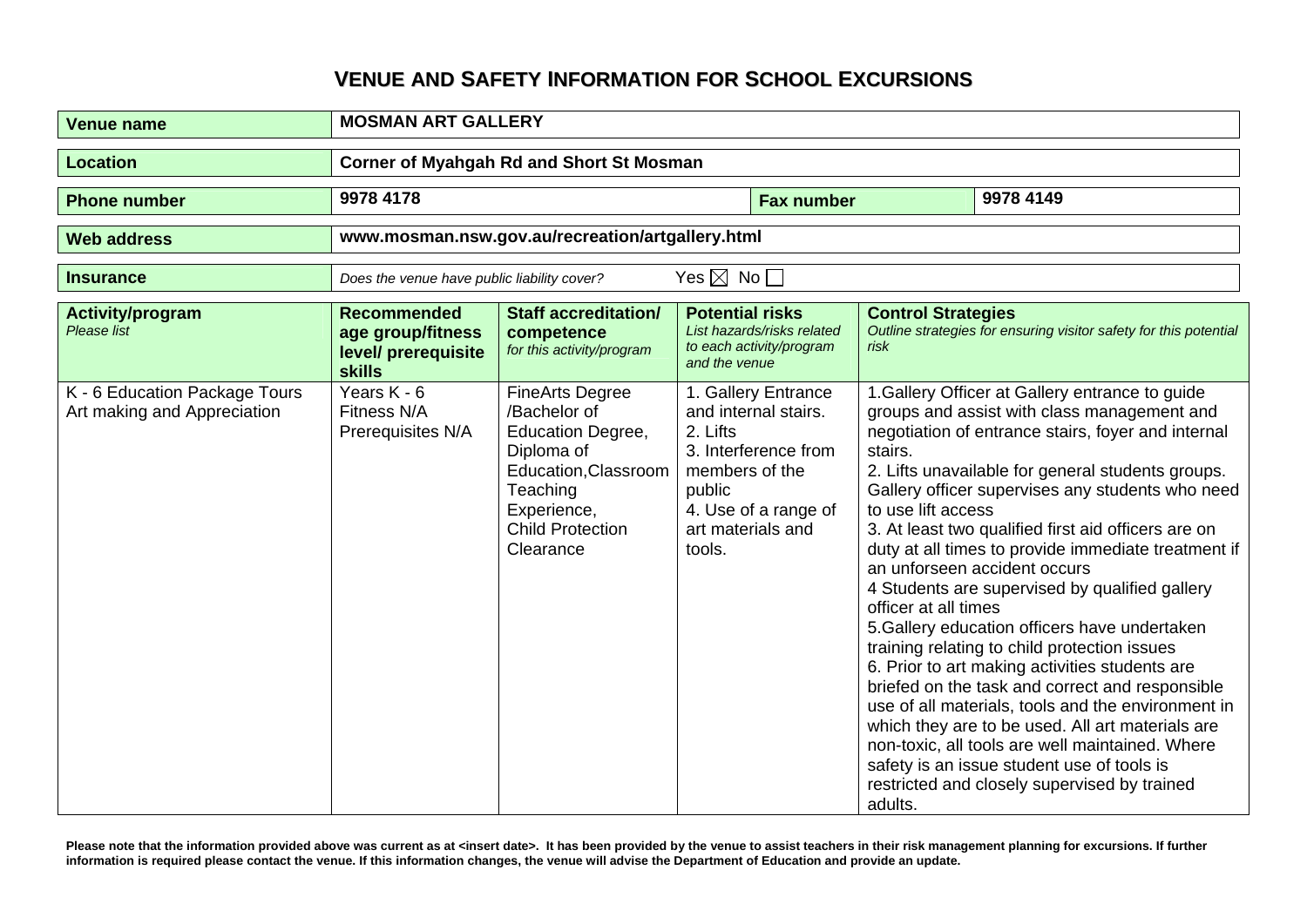| Gallery tours and talks<br><b>Years 7 - 12</b> | <b>Years 7 - 12</b><br>Fitness N/A<br>Prerequisites N/A | <b>FineArts Degree</b><br>/Bachelor of<br><b>Education Degree,</b><br>Diploma of<br>Education, Classroom<br>Teaching<br>Experience,<br><b>Child Protection</b><br>Clearance | 1. Gallery Entrance<br>and internal stairs.<br>2. Lifts<br>3. Interference from<br>members of the<br>public                                                        | 1. Gallery Officer at Gallery entrance to guide<br>groups and assist with class management and<br>negotiation of entrance stairs, foyer and internal<br>stairs.<br>2. Lifts unavailable for general students groups.<br>Gallery officer supervises any students who need<br>to use lift access<br>3. At least two qualified first aid officers are on<br>duty at all times to provide immediate treatment if<br>an unforseen accident occurs<br>4 Students are supervised by qualified gallery<br>officer at all times<br>5. Gallery education officers have undertaken<br>training relating to child protection issues.                                                                                                                                                                                                                                                                                                                                                                            |
|------------------------------------------------|---------------------------------------------------------|-----------------------------------------------------------------------------------------------------------------------------------------------------------------------------|--------------------------------------------------------------------------------------------------------------------------------------------------------------------|-----------------------------------------------------------------------------------------------------------------------------------------------------------------------------------------------------------------------------------------------------------------------------------------------------------------------------------------------------------------------------------------------------------------------------------------------------------------------------------------------------------------------------------------------------------------------------------------------------------------------------------------------------------------------------------------------------------------------------------------------------------------------------------------------------------------------------------------------------------------------------------------------------------------------------------------------------------------------------------------------------|
| Exhibition related workshops                   | <b>Years 7 - 12</b><br>Fitness N/A<br>Prerequisites N/A | <b>Years 7 - 12</b><br>Fitness N/A<br>Prerequisites N/A                                                                                                                     | 1. Gallery Entrance<br>and internal stairs.<br>2. Lifts<br>3. Interference from<br>members of the<br>public<br>4. Use of a range of<br>art materials and<br>tools. | 1. Gallery Officer at Gallery entrance to guide<br>groups and assist with class management and<br>negotiation of entrance stairs, foyer and internal<br>stairs.<br>2. Lifts unavailable for general students groups.<br>Gallery officer supervises any students who need<br>to use lift access<br>3. At least two qualified first aid officers are on<br>duty at all times to provide immediate treatment if<br>an unforseen accident occurs<br>4 Students are supervised by qualified gallery<br>officer at all times.<br>5. Gallery education officers have undertaken<br>training relating to child protection issues<br>6. Prior to art making activities students are<br>briefed on the task and correct and responsible<br>use of all materials, tools and the environment in<br>which they are to be used. All art materials are<br>non-toxic, all tools are well maintained. Where<br>safety is an issue student use of tools is<br>restricted and closely supervised by trained<br>adults. |
|                                                |                                                         |                                                                                                                                                                             |                                                                                                                                                                    |                                                                                                                                                                                                                                                                                                                                                                                                                                                                                                                                                                                                                                                                                                                                                                                                                                                                                                                                                                                                     |

Please note that the information provided above was current as at <insert date>. It has been provided by the venue to assist teachers in their risk management planning for excursions. If further **information is required please contact the venue. If this information changes, the venue will advise the Department of Education and provide an update.**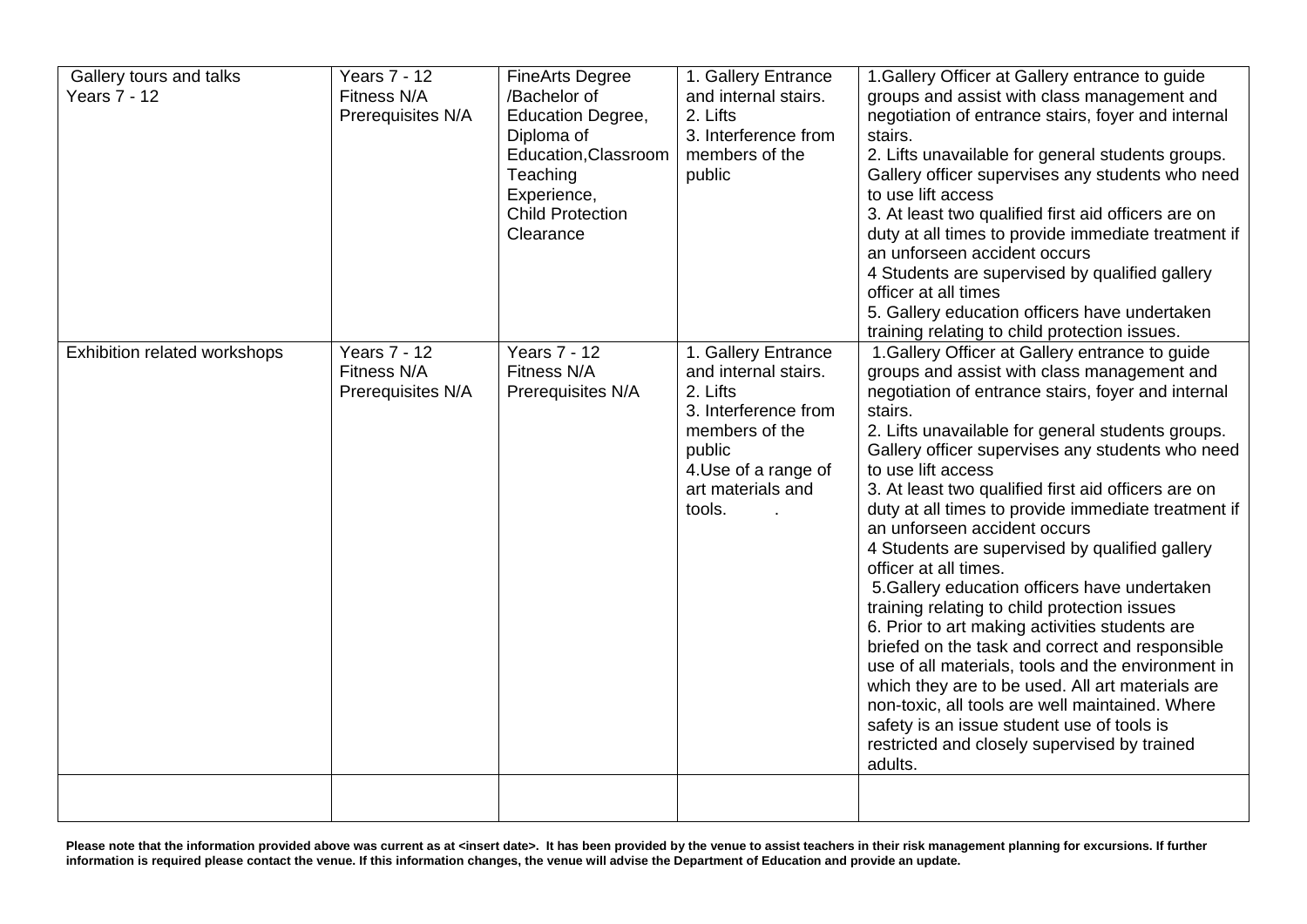| <b>Equipment</b><br>List any equipment, including personal protective equipment, to be provided for use during the activities/programs. |                                                                                                                                           |  |  |
|-----------------------------------------------------------------------------------------------------------------------------------------|-------------------------------------------------------------------------------------------------------------------------------------------|--|--|
| Common art materials, easels, paint brushes, staplers, scissors, plastic<br>gloves, easels.                                             |                                                                                                                                           |  |  |
|                                                                                                                                         |                                                                                                                                           |  |  |
|                                                                                                                                         |                                                                                                                                           |  |  |
|                                                                                                                                         |                                                                                                                                           |  |  |
|                                                                                                                                         | Is all equipment at the venue maintained in accordance with the OHS Regulation and<br>Yes $\boxtimes$ No $\Box$<br>appropriate standards? |  |  |

| <b>Other requirements</b><br>Where relevant, list other requirements<br>such as clothing, footwear and sun<br>screen, that participants are required to<br>bring. Indicate if any items are provided<br>by the venue | Covered footwear.<br>The Gallery recommends hats, sunscreen if school anticipates walking to the gallery.      |
|----------------------------------------------------------------------------------------------------------------------------------------------------------------------------------------------------------------------|----------------------------------------------------------------------------------------------------------------|
| <b>Supervision/services</b><br>List services provided by venue staff                                                                                                                                                 | The Gallery provides information on use of Gallery resources and programs at regular Teacher Preview sessions. |

Please note that the information provided above was current as at <insert date>. It has been provided by the venue to assist teachers in their risk management planning for excursions. If further **information is required please contact the venue. If this information changes, the venue will advise the Department of Education and provide an update.**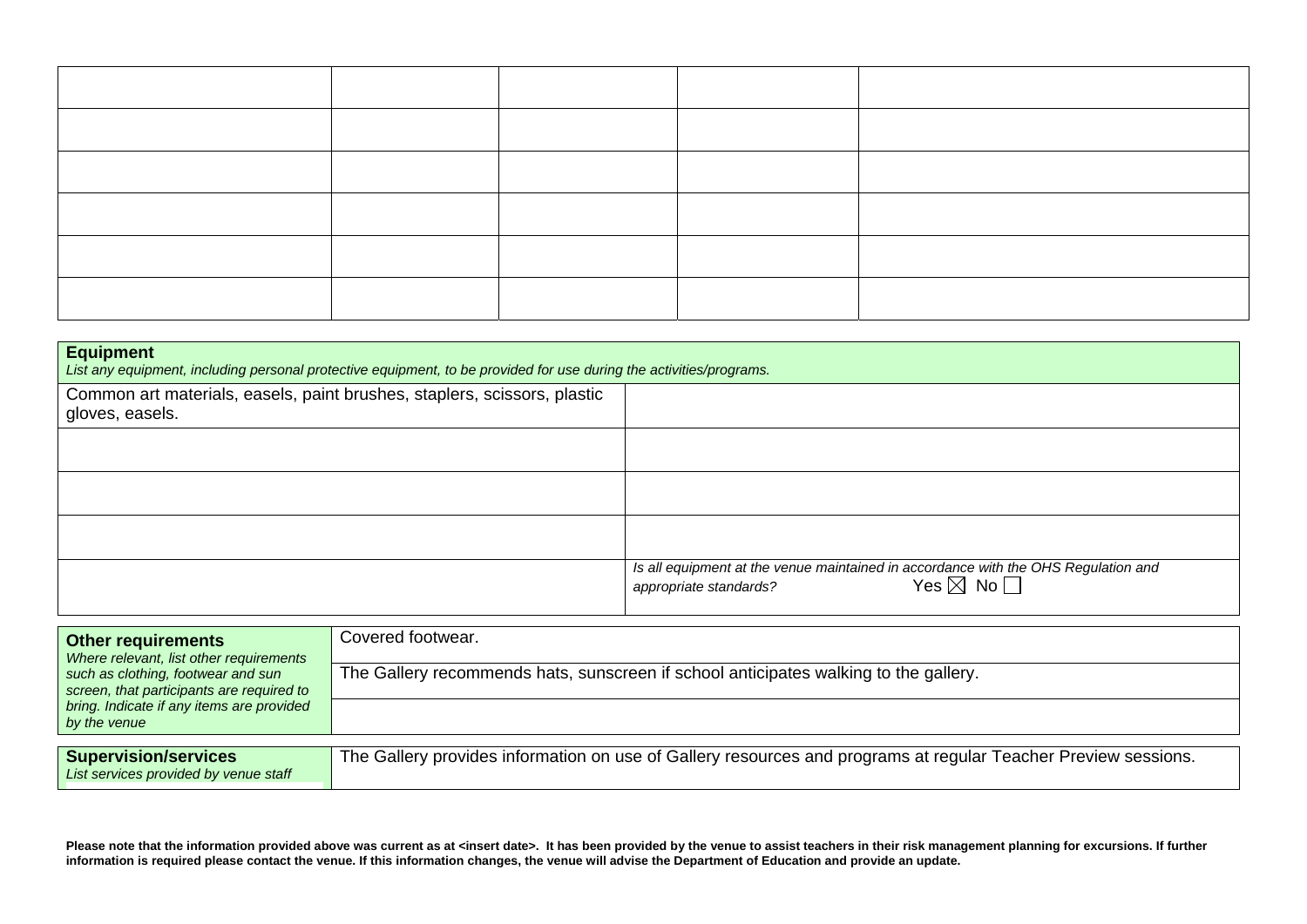| including briefings, guided tours,<br>supervision of activities etc |                                                                                                                                                       |                                                                                     |
|---------------------------------------------------------------------|-------------------------------------------------------------------------------------------------------------------------------------------------------|-------------------------------------------------------------------------------------|
|                                                                     |                                                                                                                                                       |                                                                                     |
| <b>Access</b>                                                       | Are access to and egress from the premises safe and without risk to health?<br>Is the venue wheelchair accessible?<br>Are disabled toilets available? | Yes $\boxtimes$ No $\Box$<br>Yes $\boxtimes$ No $\Box$<br>Yes $\boxtimes$ No $\Box$ |
| <b>Emergencies</b>                                                  | Are emergency procedures in place in the venue?<br>Are staff trained to deal with emergency situations?                                               | Yes $\boxtimes$ No $\Box$<br>Yes $\boxtimes$ No $\Box$                              |
| <b>Construction/ Maintenance/</b><br><b>Repair</b>                  | Are licensed personnel used for all construction, maintenance<br>and repair work?                                                                     | Yes $\boxtimes$ No $\Box$                                                           |